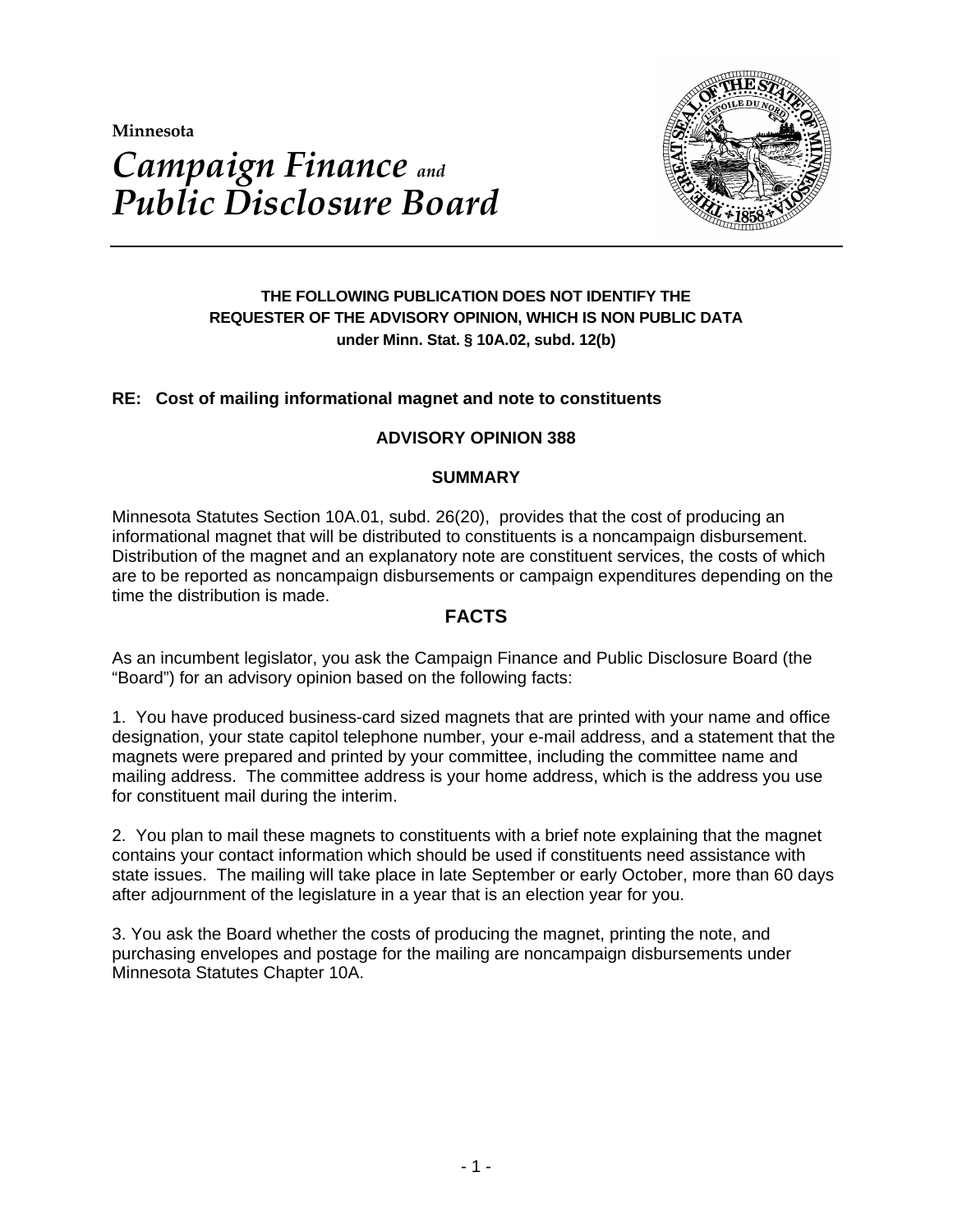#### **ISSUE ONE**

Are the costs of producing an informational business card sized magnet intended to be distributed to constituents noncampaign disbursements?

#### **OPINION**

In 2006 the legislature created a specific exemption for the cost of producing a magnet containing a legislator's contact information.

Minnesota Statutes, Section 10A.01, subd. 26(20) specifically states that the cost of a magnet of less than 6" diameter may be reported as a noncampaign disbursement as long as the purpose of the magnet is for distribution to constituents. A standard business card sized magnet fits within the size definition of the statute. Under the facts of this request, the magnet will be distributed to constituents, so the cost of producing it is a noncampaign disbursement.

#### **ISSUE TWO**

Are the costs of preparing an explanatory note and the costs of distributing the note with an informational business card sized magnet to constituents campaign expenditures or noncampaign disbursements?

#### **OPINION**

Unless covered by a specific statutory exemption, the cost of distributing any item with a candidate's name and address and telephone number on it is generally considered to be a campaign expenditure. The statutory exemption for manufacture of the magnet does not extend to notes or letters explaining use of the magnet, or to costs of the magnet's distribution should a committee decide to distribute it by mail rather than using a free distribution method.

However, under the limited facts of this request, the Board concludes that the costs of producing the note and distributing the note and the magnet are noncampaign disbursements for constituent services. Because the constituent services are provided on the date of the mailing, which is more than 60 days after adjournment of the legislative session, the costs must be reported as campaign expenditures on the committee's Reports of Receipts and Expenditures.

Issued September 15, 2006

Bob Milbert, Chair Campaign Finance and Public Disclosure Board